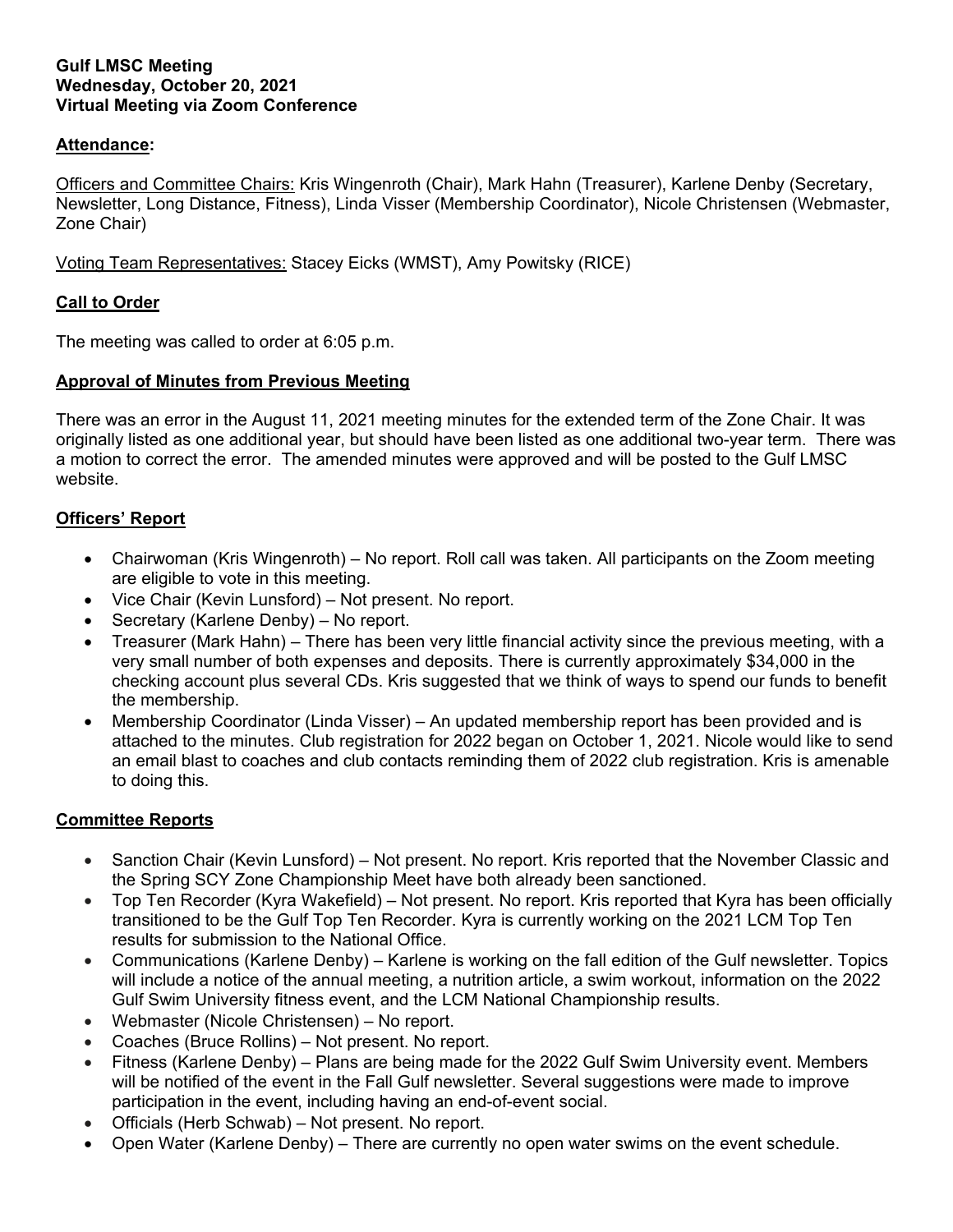# **South Central Zone Report – Nicole Christensen**

- Report from the South Central Zone meeting at the USMS Annual Meeting has been provided and is attached to the minutes. The 2022 SCY Zone Championship meet was approved during the meeting. There are no bids at this point for a 2022 LCM Championship meet.
- The 2022 Jesse Coon Award nominations are due by February 1<sup>st</sup>, and the award will be presented at the 2022 SCY Zone Championship Meet (April 1-3). Kris encouraged us to think about nominees for the Jesse Coon Award. Nominee submissions should be sent directly to Nicole.
- Nicole is thinking about having a Zone open water tour, with an event in each LMSC. Various distances will be offered: sprint distance (1-2K), middle distance (2-4K), and long distance (4.5-6K). All the LMSCs seem receptive to this concept, with the possible exception of North Texas.
- All events from every LMSC will be on the calendar page of the Zone website, including pool meets, open water events, and clinics.
- Nicole was excited to report that there is now a Zone Vice Chair, Kirsten Hoffman (OK). The addition of a Vice Chair will assist the Chair in some of the responsibilities of the position and will ensure a smooth transition to the Chair position in 2023.

# **Unfinished Business**

- Update on the upcoming Sabine Weiser November Classic meet: Registration is currently at about 20 swimmers. The number of lanes used and event seeding will be based on the number of entrants, to maintain sufficient rest between events for the entrants. Meet t-shirts will be for sale. WMST purchased lane extenders to make the SCY lane lines suitable for SCM, as Conroe ISD had discarded the old SCM lane lines. The lane extenders will be stored off-site so that they will not be accidently discarded. There will be same day entries. There will be no one-event entries.
- 2021 USMS Annual Meeting: USMS President, Peter Guadagni, is committed to have a hybrid (inperson and online) annual meeting next year. The USMS National Office has expressed some reservations about the hybrid meeting, citing both expense and organization but the President is committed to making the hybrid meeting happen. The Volunteer Relay is scheduled for March 2022. This is a separate event from the hybrid annual meeting. Stacey felt it was important that both events occur and that the annual meeting have an in-person component. Stacey believed that there may be different attendees at the two separate events, which would get more members involved. She also felt that ideas and initiatives may be developed at the Volunteer Relay which would need to be addressed further at the subsequent annual meeting.
- Emmett Hines Award: The nomination deadline has passed. Kris doesn't think that she received any nominations this year but has some left from the previous year.

# **New Business**

- First Meet Free: Nicole thought that this should be an on-going benefit of Gulf membership and should include both pool and open water events within the LMSC. Membership notification of this benefit will be included in an email blast and in the upcoming newsletter.
- Jesse Coon Award nominations are due on February 1st. Send nominations directly to Nicole.
- Annual Meeting: The Gulf annual meeting must be held before Dec. 31. This is NOT an election year. Kris wants us to already start thinking about officer replacements in 2022, as next year ALL officers, except our Membership Coordinator, must vacate their positions. Please send Kris a private message if you are interested in an officer position next year.
- Gulf Committee Chairmen: Committee Chairs are appointed annually by the Chairman. Kris would like to know which committee chairs wish to continue to serve for another year. If anyone is interested in serving as a chair or vice chair of one of these committees, please let Kris know.

The current Gulf Committees and Chairs are: Sanctions: Kevin Lunsford Officials: Herb Schwab Top 10: Kyra Wakefield Website: Nicole Christensen